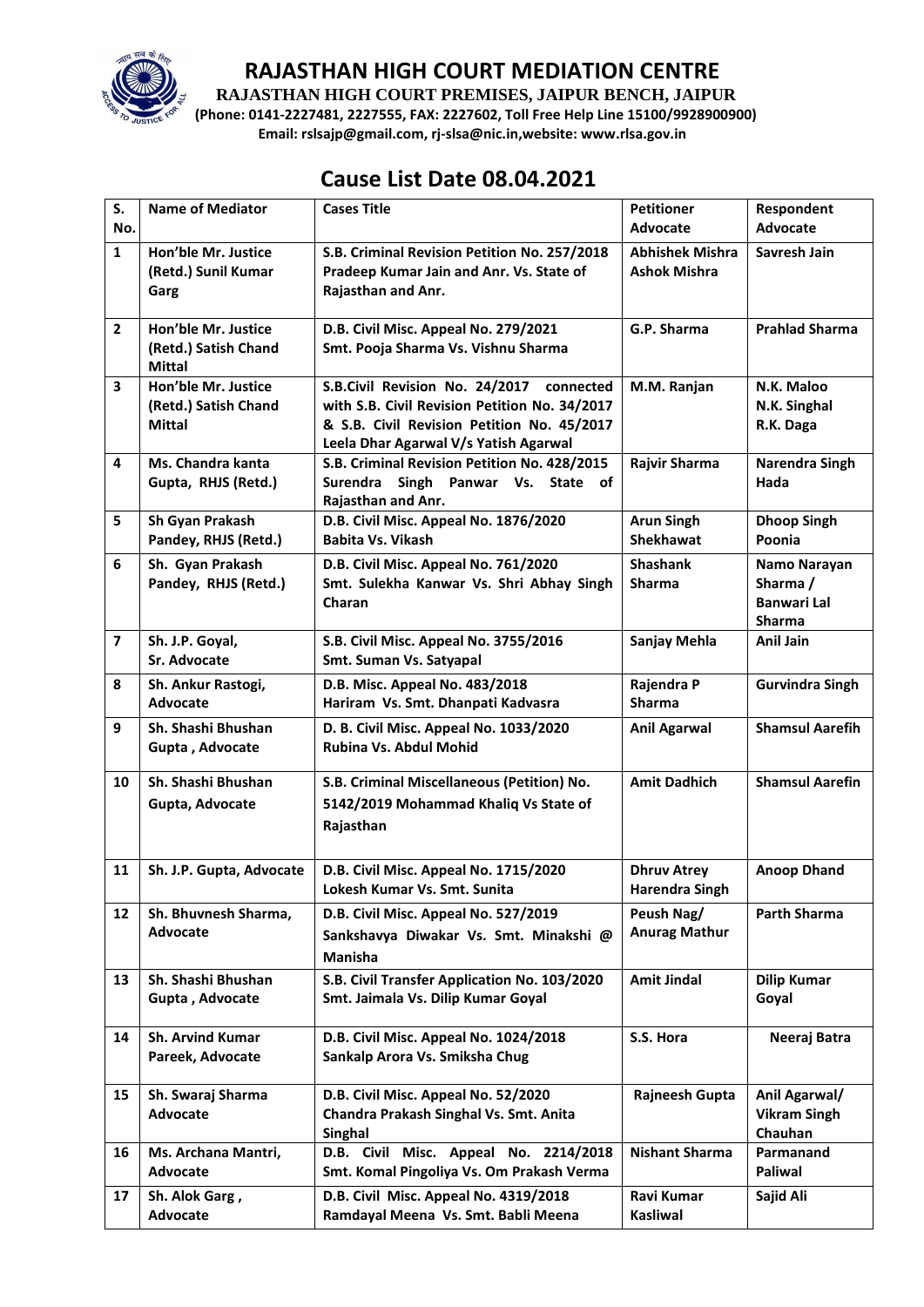

**RAJASTHAN HIGH COURT PREMISES, JAIPUR BENCH, JAIPUR**

**(Phone: 0141-2227481, 2227555, FAX: 2227602, Toll Free Help Line 15100/9928900900) Email: rslsajp@gmail.com, rj-slsa@nic.in,website: www.rlsa.gov.in**

| 18 | PIM Application No. 58/2021<br>M/s Neutech Builders Vs. The Housing<br><b>Commissioner, Rajasthan Housing Board &amp;</b> | Anil Kumar Jha       |  |
|----|---------------------------------------------------------------------------------------------------------------------------|----------------------|--|
|    | Anr.                                                                                                                      |                      |  |
| 19 | PIM Application No. 42/2021                                                                                               | <b>Ankit Bishnoi</b> |  |
|    | M/s Mangala Ispat (Jaipur) Limited Vs. M/s                                                                                |                      |  |
|    | Transons Overseas (India) Private Limited &                                                                               |                      |  |
|    | Anr.                                                                                                                      |                      |  |
| 20 | PIM Application No. 57/2021                                                                                               | Sanjog Kumar         |  |
|    | M/s Pinkcity Engineering & Trading Co. Vs.                                                                                | <b>Sharma</b>        |  |
|    | Nipra Engineering & Anr.                                                                                                  |                      |  |
| 21 | PIM Application No. 48/2021                                                                                               | <b>Bhagwan Singh</b> |  |
|    | Indian Overseas Bank Vs. M/s Pawan                                                                                        | Rajkumar             |  |
|    | <b>Enterprises</b>                                                                                                        |                      |  |
|    |                                                                                                                           |                      |  |
| 22 | PIM Application No. 41/2021                                                                                               | <b>Jitendra</b>      |  |
|    | Anokhi Builders Private Limited Vs. Director,                                                                             | <b>Mitrucka</b>      |  |
|    | Department of Archaeology & Museums &                                                                                     |                      |  |
|    | Anr.                                                                                                                      |                      |  |
| 23 | PIM Application No. 51/2021                                                                                               | V.P. Mathur          |  |
|    | Project Director, RSRDCC Ltd. & Anr. M/s Om                                                                               |                      |  |
|    | Prakash Agarwal                                                                                                           |                      |  |
| 24 | PIM Application No. 52/2021                                                                                               | V.P. Mathur          |  |
|    | Project Director, RSRDCC Ltd. & Anr. Vs. M/s                                                                              |                      |  |
|    |                                                                                                                           |                      |  |
|    | <b>Triangle Creative Project JV</b>                                                                                       |                      |  |

**Learned Advocates are requested to get such matters referred to Mediation Centre, which in their opinion can be mutually settled by the parties on persuasion by trained Mediators, especially the matters arising out of matrimonial/ family disputes – divorce petitions, maintenance, custody of children, suit for injunction and/or declaration, partition, specific performance, recovery of possession, money suits, disputes between the landlord and tenant, Negotiable Instruments Act, Company matters and the matters of like nature. Learned Advocates may also provide the list of such cases to the Registrar (Judicial) Hon'ble Rajasthan High Court, Bench at Jaipur.** 

**By Order** 

 **Special Secretary (Mediation & Arbitration) Rajasthan State Legal Services Authority Jaipur**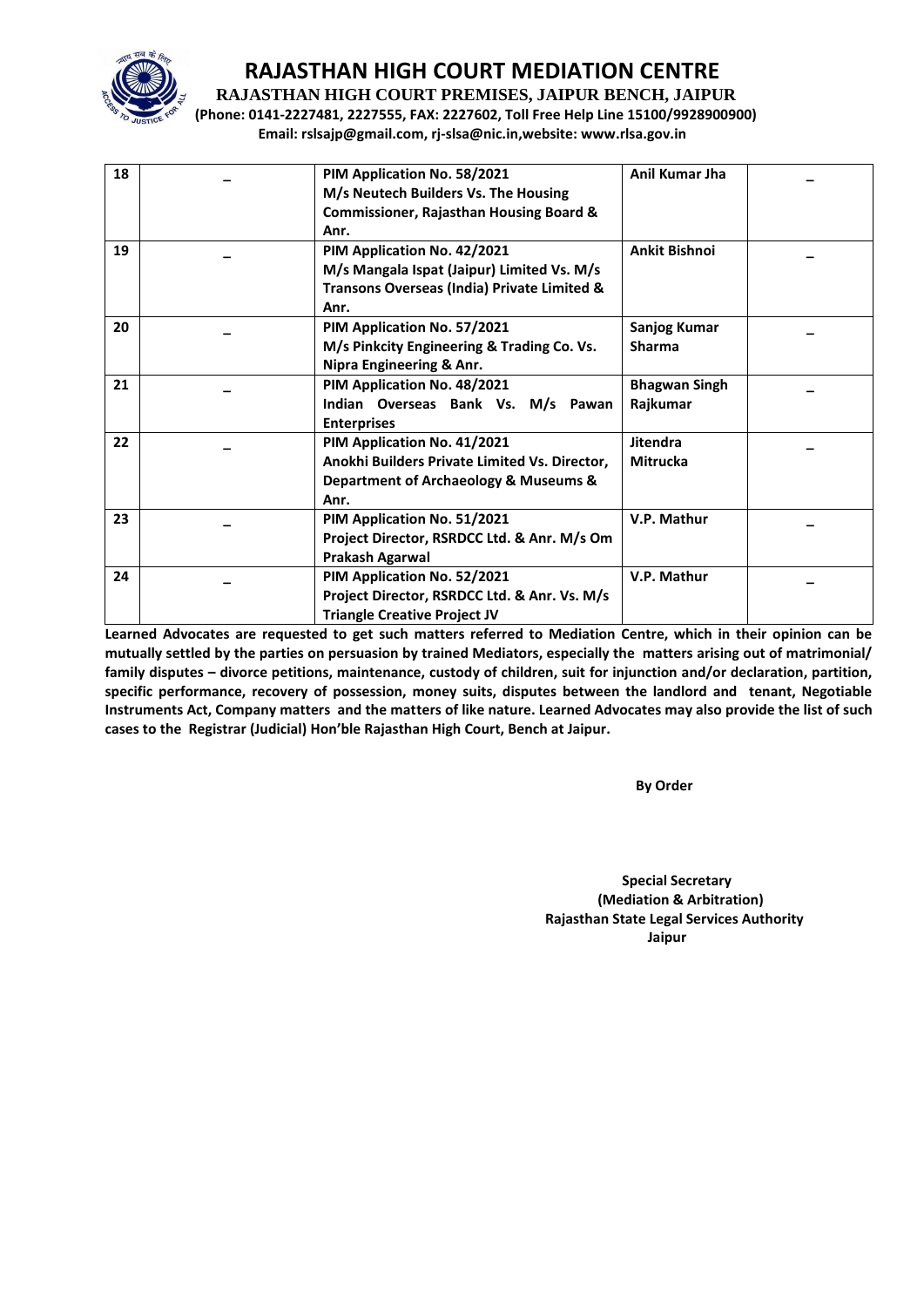

**RAJASTHAN HIGH COURT PREMISES, JAIPUR BENCH, JAIPUR**

**(Phone: 0141-2227481, 2227555, FAX: 2227602, Toll Free Help Line 15100/9928900900) Email: rslsajp@gmail.com, rj-slsa@nic.in,website: www.rlsa.gov.in**

# **Cause List Date 09.04.2021**

| S.                      | <b>Name of Mediator</b>                          | <b>Cases Title</b>                                                                                                                                            | <b>Petitioner</b>                                     | Respondent                                                    |
|-------------------------|--------------------------------------------------|---------------------------------------------------------------------------------------------------------------------------------------------------------------|-------------------------------------------------------|---------------------------------------------------------------|
| No.                     |                                                  |                                                                                                                                                               | Advocate                                              | Advocate                                                      |
| $\mathbf{1}$            | <b>Hon'ble Mr Justice</b><br>(Retd.) D.C. Somani | D.B. Civil Misc. Appeal No. 2861/2012<br>Manju (Megha) Vs. Pawan Kumar                                                                                        | <b>Anoop Dhand</b>                                    | Dr. Mahesh<br>Sharma /<br><b>Manish Kumar</b><br><b>Saini</b> |
| $\overline{2}$          | Hon'ble Mr. Justice<br>(Retd.) D.C. Somani       | S.B. Criminal Bail Application No. 2603/2020<br>Nitish Mathur Vs. State of Rajasthan                                                                          | <b>Mahesh Gupta</b>                                   | <b>Anil Kumar</b><br>Upman                                    |
| 3                       | Ms. Chandra kanta<br>Gupta, RHJS (Retd.)         | D.B. Civil Misc. Appeal No. 1316/2019<br>Lalchand Vs. Kavita Gadhwal                                                                                          | <b>Mumal Singh</b><br>Shekhawat /<br>K.N. Sharma      | <b>Bipin Gupta</b>                                            |
| 4                       | Sh. D.P. Sharma,<br>RHJS (Retd.)                 | D.B. Civil Misc. Appeal No. 860/2019<br>Ghanshyam Vs. Smt. Ashutosh Khanpuriya                                                                                | Samarth Sharma                                        | Sajid Ali                                                     |
| 5                       | Sh. D.P.Sharma,<br>RHJS (Retd.)                  | S. B. Criminal Miscellaneous Bail Application<br>No. 9155/2019 Sunil Kallani Vs. State of<br>Rajasthan                                                        | R.K. Agarwal                                          | <b>Vivek Singh</b><br><b>Bajwa</b>                            |
| 6                       | Sh. J. P. Goyal,<br>Sr. Advocate                 | D.B. Civil Misc. Appeal<br>No. 937/2020<br>Akhilesh S/o Shri Satyanarayan Prajapati Vs.<br>Smt. Renu (Pooja) W/o Shri Akhilesh<br>Prajapati D/o Shri Devkaran | <b>Rahul Agarwal</b>                                  | Devanshu<br><b>Sharma</b>                                     |
| $\overline{\mathbf{z}}$ | Sh. J.P. Goyal,<br>Sr. Advocate                  | D.B. Civil Misc. Appeal No. 5060/2018<br>Dhanchiti Bai Vs Harishankar                                                                                         | <b>Laxmikant</b><br><b>Sharma</b>                     | K.C. Sharma                                                   |
| 8                       | Sh. P. K. Kasliwal,<br>Advocate                  | D.B. Civil Misc. Appeal No. 5710/2017<br>Pankaj Sahal Vs. Smt. Kavita Sharma                                                                                  | Moomal<br>Rathore/ Ashvin<br>Garg                     | Anuroop Singhi                                                |
| 9                       | Sh. P.K. Kasliwal<br><b>Advocate</b>             | S.B. Civil First Appeal No. 747/2020<br>Brhamdutt Modi Vs. Chittarmal & Anr.                                                                                  | <b>Rahul Lodha</b>                                    | <b>Vipul Jain</b>                                             |
| 10                      | Sh. P.K. Kasliwal<br>Advocate                    | D.B. Civil Misc. Appeal No. 1044/2020<br>Ashish Sharma Vs. Smt. Sapna Sharma                                                                                  | <b>Abdul Majeeb</b><br>Khan                           | Ms. Nidhi<br>Khandelwal /<br>Satyam<br>Khandelwal             |
| 11                      | Sh. P.K. Kasliwal<br>Advocate                    | D.B. Civil Misc. Appeal No. 440/2020<br>Mohammed Irfan Vs. Gulfisha Nawab                                                                                     | <b>Arvind Arora</b><br>Ms. Komal<br><b>Kumar Giri</b> | Sajid Ali                                                     |
| 12                      | Sh. P.K. Kasliwal,<br>Advocate                   | S.B. Criminal Misc. Petition No. 628/2016<br>Rakhi and Ors. Vs. State of Rajasthan and<br>Anr.                                                                | S.S. Sunda                                            | Anil Agarwal,<br><b>Vikram Singh</b><br>Chuhan                |
| 13                      | Sh. P. K. Kasliwal,<br>Advocate                  | D.B. Civil Misc. Appeal No. 5710/2017<br>Pankaj Sahal Vs. Smt. Kavita Sharma                                                                                  | Moomal<br>Rathore/ Ashvin<br>Garg                     | Anuroop Singhi                                                |
| 14                      | Sh. Raj Kumar Yadav,<br>Advocate                 | D.B.Civil Miscelaneous Appeal No.<br>2230/2014<br>Mohan Lal V/s Smt. Shikha<br><b>Sharma</b>                                                                  | <b>Mukesh Dudi</b>                                    | G.P. Kumawat                                                  |
| 15                      | Sh. Raj Kumar Yadav,<br>Advocate                 | D.B.Miscellaneous Appeal No. 5096/2019<br>Anil Singh S/o Udaiveer Singh V/s Divya W/o<br>Anil Singh D/o Jagdish                                               | Rajeev Surana                                         | Sushil Pujari                                                 |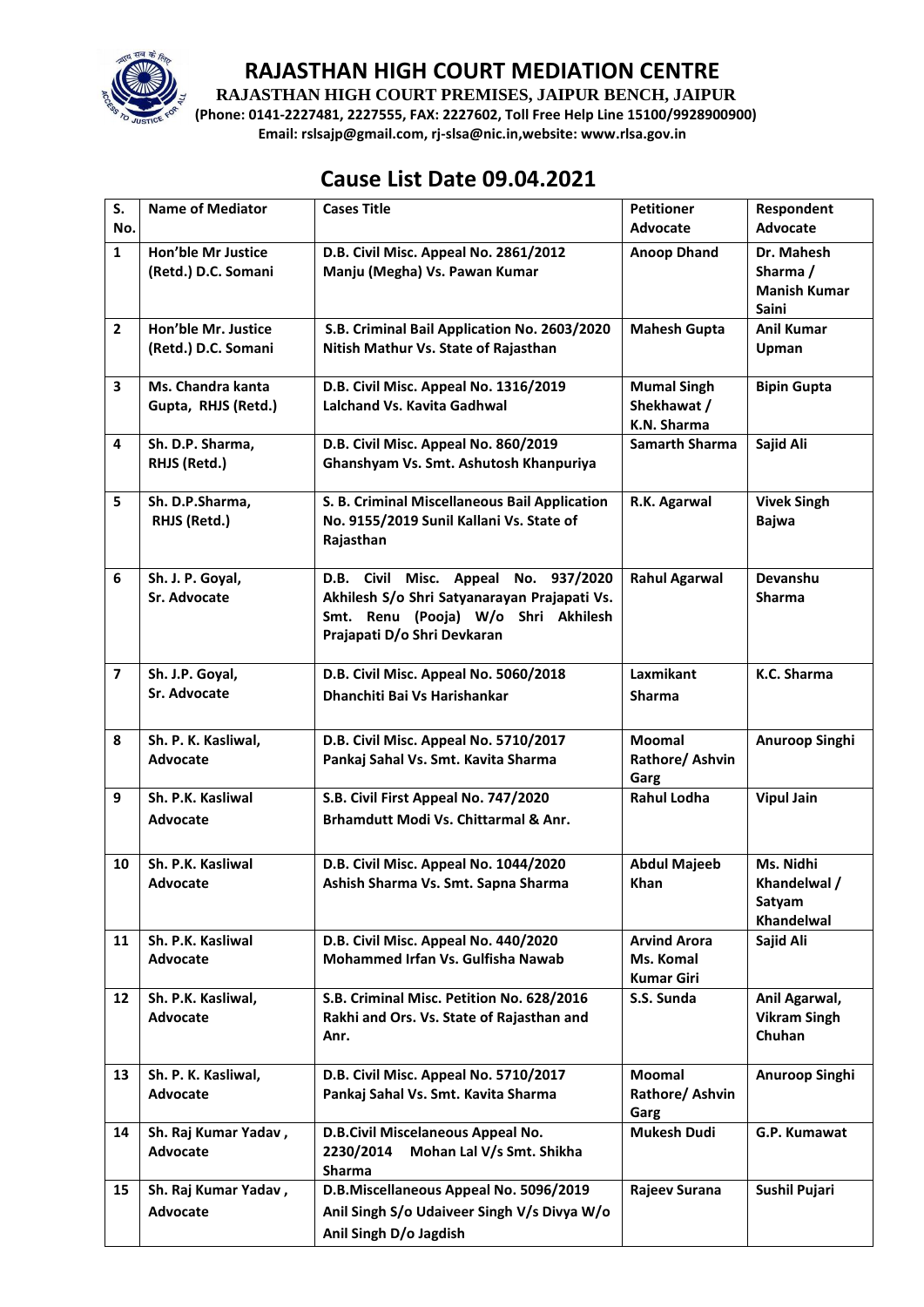

**RAJASTHAN HIGH COURT PREMISES, JAIPUR BENCH, JAIPUR**

**(Phone: 0141-2227481, 2227555, FAX: 2227602, Toll Free Help Line 15100/9928900900) Email: rslsajp@gmail.com, rj-slsa@nic.in,website: www.rlsa.gov.in**

| 16 | Sh. Pankaj Gupta,<br>Advocate               | D.B. Civil Misc. Appeal No. 4523/2019<br>Dr. Akhil Govil S/o Dr. R. C. Govil Vs. Dr.<br>(Smt.) Ruchi Baid W/o Dr. Akhil Govil D/o<br>Shri Prakash Chand Jain                                                      | <b>Ashvin Garg</b>                      | R. K. Mathur<br><b>Manu Agarwal</b>          |
|----|---------------------------------------------|-------------------------------------------------------------------------------------------------------------------------------------------------------------------------------------------------------------------|-----------------------------------------|----------------------------------------------|
| 17 | Sh. Sageer Ahammed,<br>Advocate             | D.B.Civil Miscelaneous Appeal No.<br>4204/2018 Girish Kumar S/o Shri<br>Premchand Ji Dhamani V/s Smt. Seema Devi                                                                                                  | M.M. Ranjan                             | Jitendra Mishra                              |
| 18 | Sh. Sudesh Bansal,<br>Advocate              | S.B. Criminal Revision Petition No. 393/2021<br>Smt. Kumkum Sharma @ Aasha Vs. Prakash<br>Sharma connected with S.B. Criminal<br><b>Revision Petition No. 134/2021 Prakash</b><br>Sharma Vs. Kumkum Sharma @ Asha | Ajay Goyal                              | Jai Raj Tantia                               |
| 19 | <b>Sh. Sudesh Bansal</b><br><b>Advocate</b> | S.B. Cri. Misc. Petition No. 939/2016<br>Suresh Khinchi and Ors. Vs State of<br>Rajasthan and Anr.                                                                                                                | <b>Mahendra</b><br>Sandilya             | <b>Ankush Sharma</b>                         |
| 20 | Ms. Anupama<br>Chaturvedi, Advocate         | D.B. Civil Misc. Appeal No. 4993/2019<br>(Smt.)<br>Seema<br>Zahira<br>Dr.<br>Khan<br>Vs.<br><b>Mohammad Raashid Khan</b>                                                                                          | Najeed A. Khan<br><b>Raunak Singhvi</b> | <b>Intzar Ali</b>                            |
| 21 | Sh. Shashi Bhushan<br>Gupta, Advocate       | D.B. Civil Cross Objection No. 57/2019<br>In D.B. Civil Misc. Appeal No. 1200/2019<br>Murarilal Vs. Kripa Devi Connected with D.B.<br>Civil Misc. Appeal No. 1200/2019 Murarilal<br>Vs. Kripa Devi                | <b>Ritesh Jain</b>                      | Girish<br><b>Khandelwal</b><br>Aslam S. Khan |
| 22 | Sh. Manoj Sharma,<br><b>Advocate</b>        | S.B. Civil First Appeal No. 532/2004<br>Executive Engineer P W D Vs. M/s Bata India<br>Ltd.                                                                                                                       | <b>Rohit Choudhary</b>                  | <b>Ashok Verma</b>                           |
| 23 | Sh. Pankaj Gupta,<br>Advocate               | D.B. Civil Misc. Appeal No. 5447/2019<br>Kapil Kumar Singh Vs. Smt. Aarti                                                                                                                                         | Neha Amola /<br>Yuvraj Samant           | <b>Hemant Kumar</b><br>Sharma                |
| 24 | Ms. Anupama<br>Chaturvedi, Advocate         | S.B. Criminal Bail Cancellation Application<br>No. 27/2021 Simran Sharma Vs. State of<br>Rajasthan                                                                                                                | <b>Kapil Bardhar</b>                    | <b>Bhuwnesh</b><br><b>Sharma</b>             |
| 25 | Sh. Pankaj Gupta,<br>Advocate               | D.B. Civil Misc. Appeal No. 4865/2019<br>Kamlesh Mehra Vs. Smt. Rajesh Bai                                                                                                                                        | <b>Shree Ram</b><br><b>Dhakar</b>       | Subodh Kumar<br><b>Sharma</b>                |
| 26 | Sh. Bhuvnesh Sharma,<br>Advocate            | S.B. Cr. Misc. Bail Cancellation Application<br>No. 51/2019 Gopal Johari Vs. State of<br>Rajasthan                                                                                                                | Suresh Sahni                            | V.R. Bajwa                                   |
| 27 | Ms. Raj Sharma,<br>Advocate                 | D.B. Civil Misc. Appeal No. 1048/2020<br>Ruchi Saxena Vs. Vivek Saxena                                                                                                                                            | <b>Vijay Dutt</b><br>Sharma             | Kapil Prakash<br><b>Mathur</b>               |
| 28 | Ms. Anita Aggarwal,<br>Advocate             | D.B. Civil Misc. Appeal No. 4258/2017<br>Ajay Kumar Vs. Smt. Manesh                                                                                                                                               | <b>Amit Poonia</b>                      | B.B. Ojha                                    |
| 29 | Sh. Raj Kumar Yadav,<br>Advocate            | D.B. Civil Misc. Appeal No. 6478/2019<br>Omwati Vs. Mukesh Kumar Kushwah                                                                                                                                          | Rajneesh Gupta                          | Devendra Kumar<br>Chauhan                    |